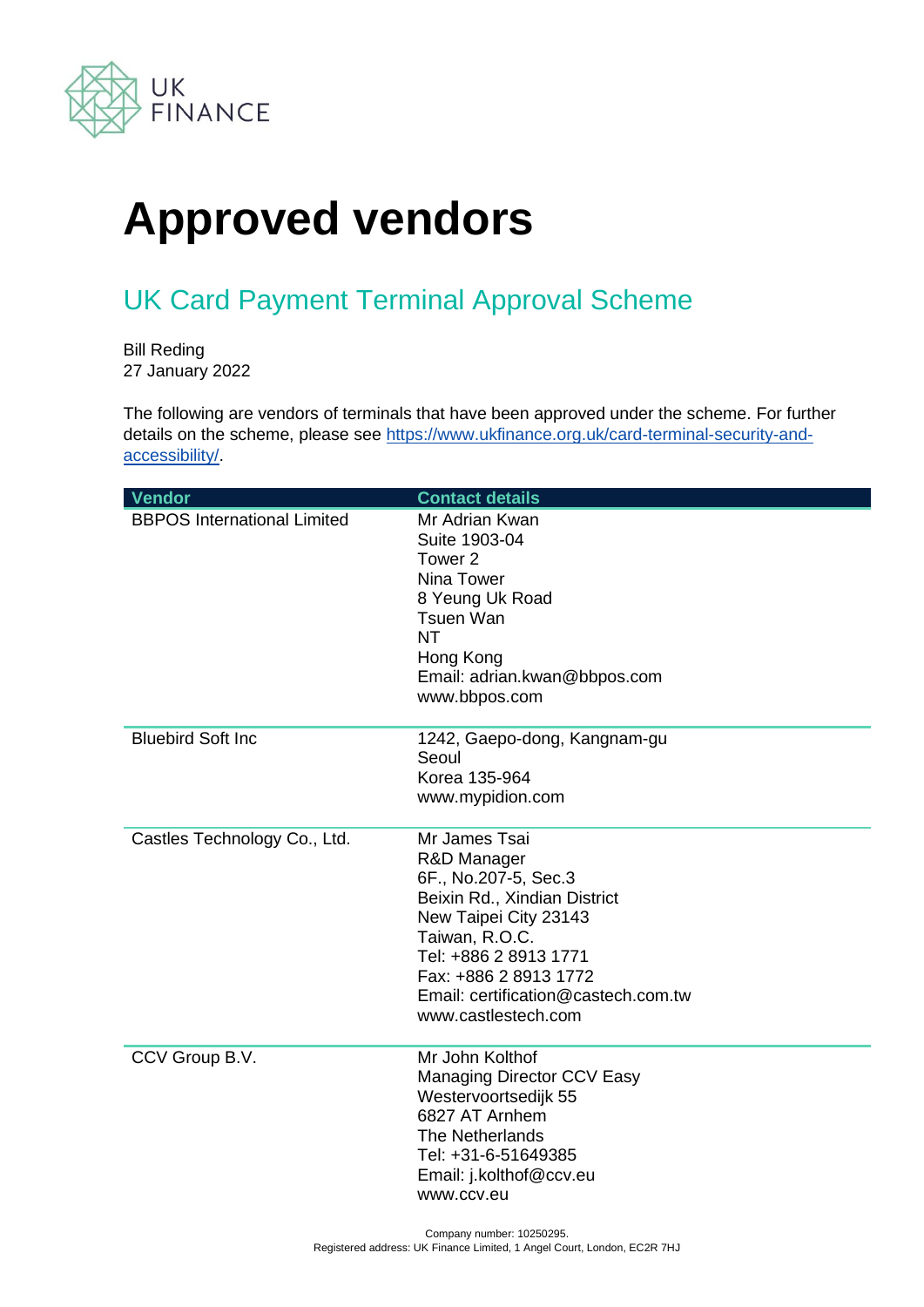| Vendor                      | <b>Contact details</b>                                                                                                                                                                                                                                                |
|-----------------------------|-----------------------------------------------------------------------------------------------------------------------------------------------------------------------------------------------------------------------------------------------------------------------|
| Datecs Ltd                  | Mr Stefan Mitov<br>Datecs Ltd<br>4 Datecs Street<br>1592 Sofia<br><b>Bulgaria</b><br>Tel: +359 2 816 55 81<br>Mobile: +359 884 176 558<br>Email: smitov@datecs.bg<br>www.datecs.bg                                                                                    |
| <b>FEIG ELECTRONIC GmbH</b> | Lange Straße 4<br>D-35781 Weilburg<br>Germany<br>Tel: +49 6471 3109-0<br>Email: info@feig.de<br>www.feig.de                                                                                                                                                           |
| Fiserv                      | Mr Charles Major<br>Product Manager - Clover EMEA<br><b>EMEA Product Management</b><br>2nd floor, WeWork<br>12 Moorgate<br>London EC2R 6DA<br><b>UK</b><br>+44 1268 298722<br>Tel:<br>Mobile: +44 7946 440974<br>Email: Charles.Major@clover.com<br>www.eu.clover.com |
| Fujitsu                     | <b>Fujitsu Services</b><br>Lovelace Road<br><b>Bracknell</b><br>Berkshire RG12 8SN<br>UK<br>www.uk.fujitsu.com                                                                                                                                                        |
| Gemalto                     | <b>Ferndown Industrial Estate</b><br>Dorset BH21 7PP<br>UK                                                                                                                                                                                                            |
| Gilbarco Inc.               | Ms Antonella Rinaldi<br><b>Security Officer</b><br>Gilbarco Italia Srl<br>Via De' Cattani 220/G<br>50145 Florence<br>Italy<br>Tel: +390553094305<br>Mobile +393450176970<br>Email: antonella.rinaldi@gilbarco.com<br>www.gilbarco.com                                 |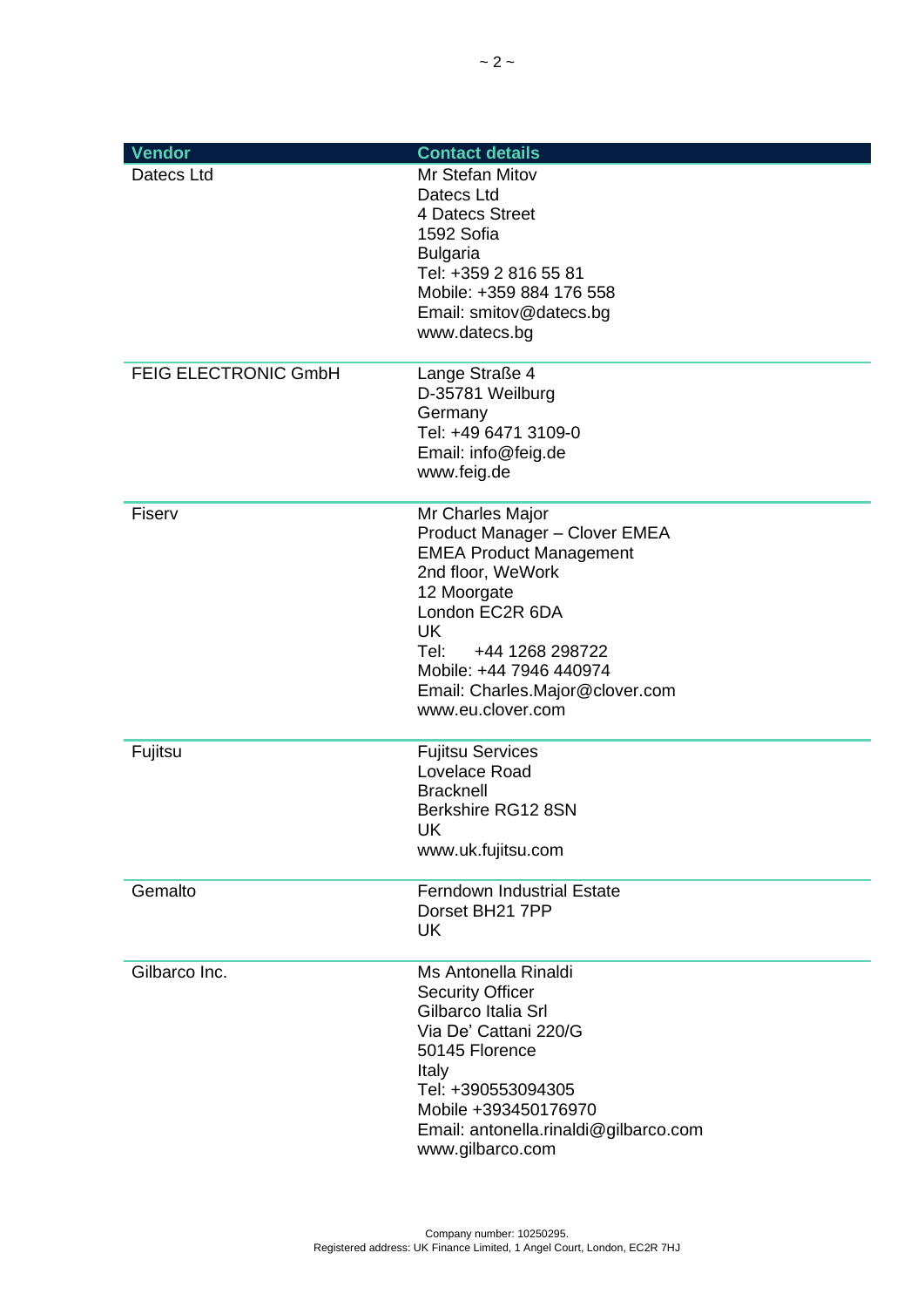| <b>Vendor</b>                   | <b>Contact details</b>                                                                                                                                                                                                                                                                |
|---------------------------------|---------------------------------------------------------------------------------------------------------------------------------------------------------------------------------------------------------------------------------------------------------------------------------------|
| <b>HTEC Ltd</b>                 | Southampton International Park<br>Southampton<br>Hampshire SO18 2RX<br><b>UK</b>                                                                                                                                                                                                      |
| <b>ICP Entwicklungs GmbH</b>    | Wilhelm-SteinWeg 24<br>D-22339 Hamburg<br>Germany<br>www.icp-companies.de                                                                                                                                                                                                             |
| Ingenico UK Ltd                 | Mr Stephen Connor<br>Marketing Communications Manager, Northern Europe<br>Ridge Way<br><b>Donibristle Industrial Park</b><br>Dalgety Bay<br>Fife KY11 9JU<br><b>UK</b><br>Tel: +44 (0) 131 459 8800<br>Fax: +44 (0) 131 479 8321<br>Email: info.uk@ingenico.com<br>www.ingenico.co.uk |
| Invenco Group Ltd               | 7-11 Kawana Street<br>Northcote<br>Auckland 0627<br>New Zealand<br>Tel: +64 9 905 5600<br>Email: info@invenco.com<br>https://www.invenco.com/                                                                                                                                         |
| Itos Outsourcing Services, S.L. | C / Pollensa, 2<br>Edif. Artemisa<br>28231 Las Rozas de Madrid<br>Spain<br>www.itos.es                                                                                                                                                                                                |
| <b>ITWell Co Ltd</b>            | 505 Gayang Technotown<br>1487 Gayang-Dong, Gangseo-Gu<br>Seoul 157-810<br>Korea                                                                                                                                                                                                       |
| KateMedia AG                    | KateMedia AG (subsidiary company of RB One GmbH,<br>registered at Wien 1040, Plößigasse 17/23 Austria)<br>Pilatusstrasse 38,<br>6003 Luzern,<br>Switzerland<br>Email: contact@katemedia.eu                                                                                            |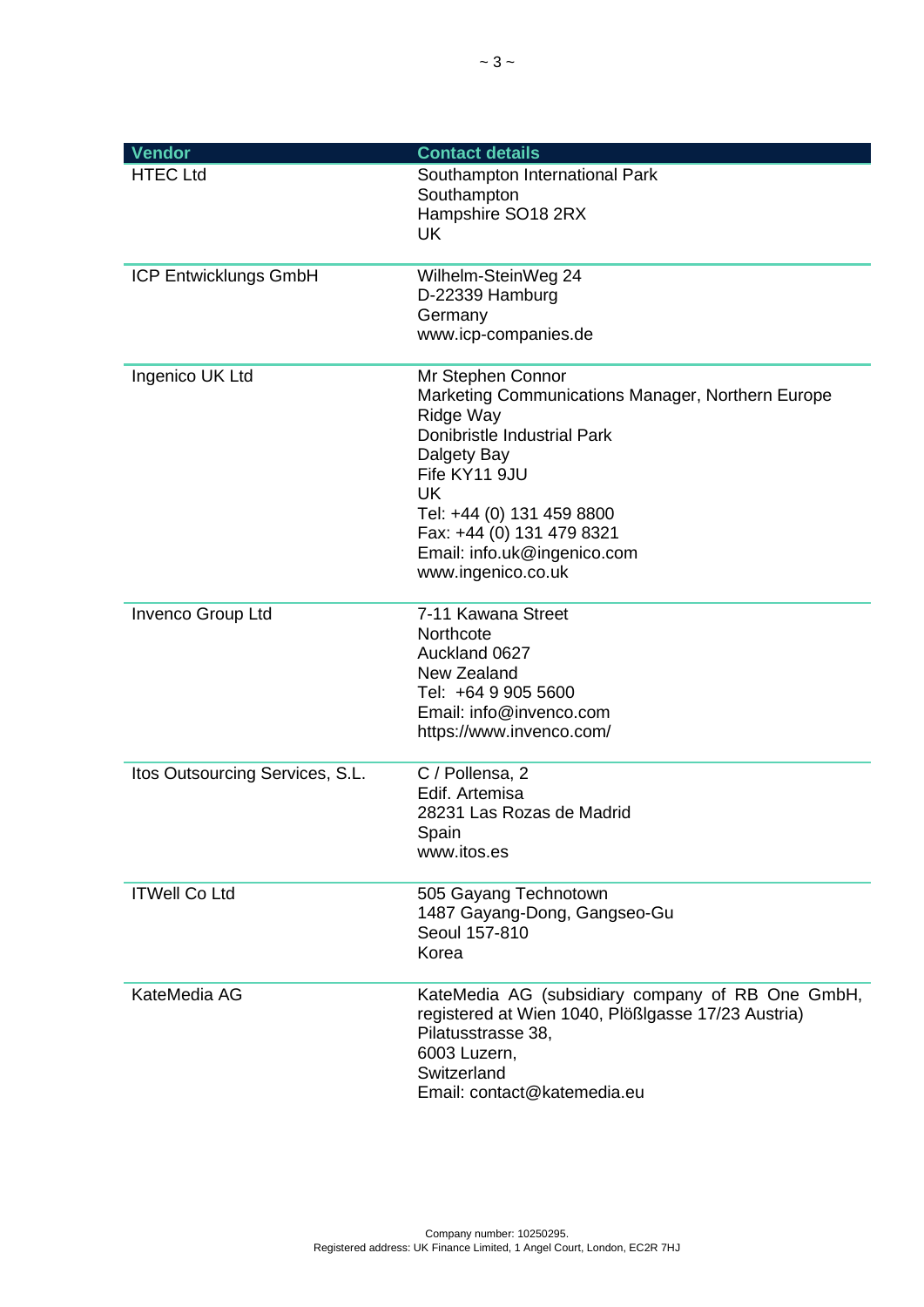| Vendor                 | <b>Contact details</b>                                                                                                                                                                                                                |
|------------------------|---------------------------------------------------------------------------------------------------------------------------------------------------------------------------------------------------------------------------------------|
| Miura Systems Ltd      | Mr Darren Shaw<br><b>Chief Product Officer</b><br>3 Cliveden Office Village<br>Lancaster Road<br>High Wycombe<br><b>HP12 3YZ</b><br><b>UK</b><br>Tel: +44 1494 442114<br>Email: dshaw@miurasystems.com<br>www.miurasystems.com        |
| Motorola               | One Motorola Plaza - Mailstop B-11<br>Holtsville, New York 11742<br><b>USA</b>                                                                                                                                                        |
| PAX Technology Limited | Mr Norman Roberts-York<br><b>Managing Director</b><br><b>Suite 2.03</b><br>One Crown Square<br>Church St. East<br>Woking GU21 6HR<br><b>UK</b><br>Email: norman@paxtechnology.com<br>Phone +44 7900 892162<br>www.paxtechnology.com   |
| Poynt, LLC             | Maryam Poursardar<br><b>Head of Compliance</b><br>Poynt, LLC<br>2155 E. GoDaddy Way<br>Tempe, AZ 85284<br><b>USA</b><br>Email: Compliance@poynt.com<br>www.poynt.com                                                                  |
| Payment Express Ltd    | Mr Jason Massing<br>Sales Manager<br>The Print Rooms<br>LI.313<br>164/180 Union Street<br>Southwark<br>London SE1 0LH<br><b>UK</b><br>Tel: +44 (0)20 3752 3340<br>Email: Jason.Massing@paymentexpress.com<br>www.paymentexpress.co.uk |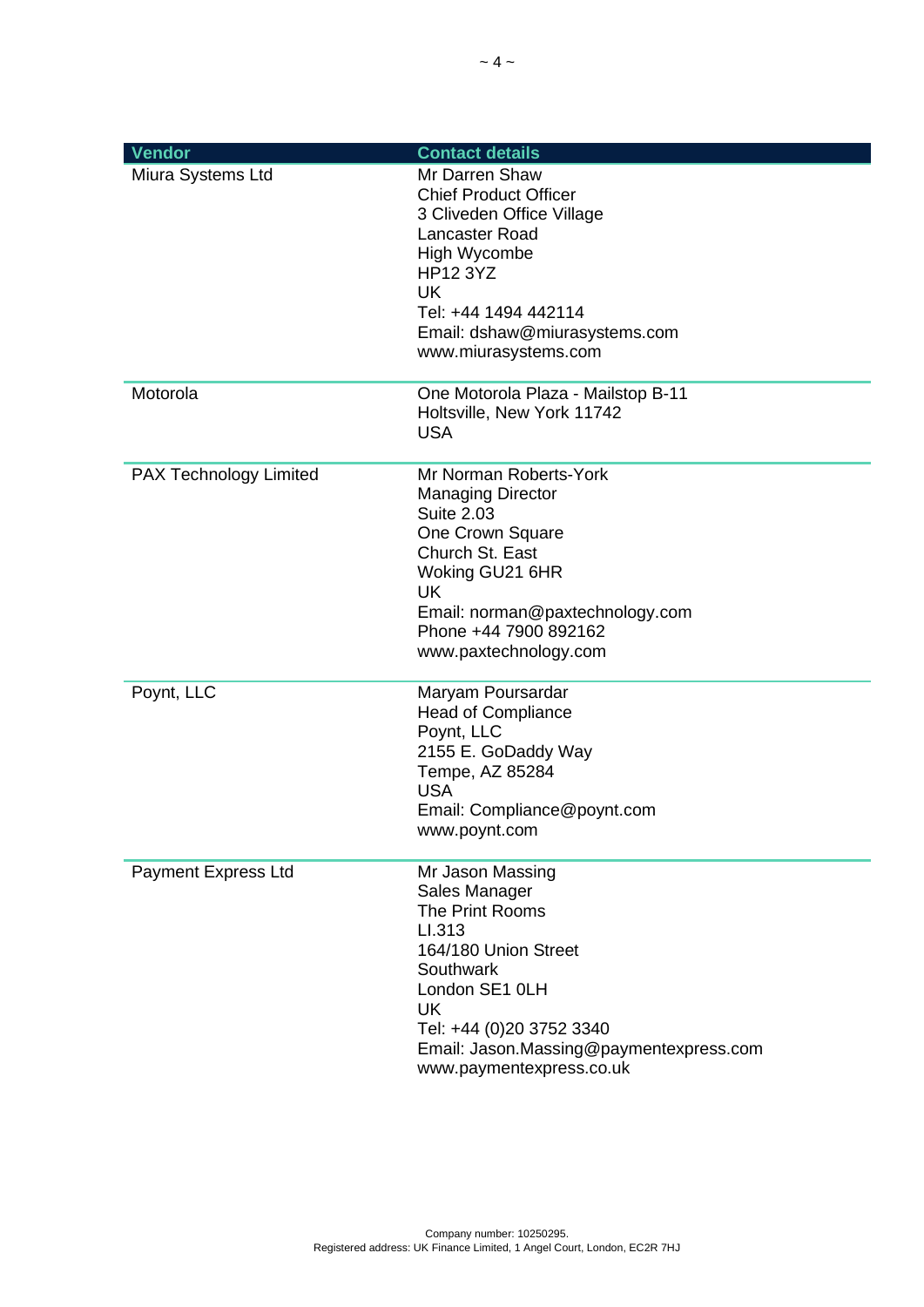| Vendor                        | <b>Contact details</b>                                                                                                                                                                                                                                                           |
|-------------------------------|----------------------------------------------------------------------------------------------------------------------------------------------------------------------------------------------------------------------------------------------------------------------------------|
| Quest Payment Systems Pty Ltd | Mr Steven Ooi<br><b>Chief Operations Officer</b><br>227 Burwood Road,<br>Hawthorn Victoria 3122,<br>Australia<br>Tel: +61 (0) 3 8807 4400<br>Email: steveno@questps.com.au<br>www.questpaymentsystems.com                                                                        |
| <b>Secure Electrans</b>       | <b>Secure Electrans Ltd</b><br><b>Pioneer House</b><br><b>Pioneer Business Park</b><br>North Road<br>Ellesmere Port CH65 1AD<br><b>UK</b><br>www.electrans.com                                                                                                                   |
| <b>Spire Payments Limited</b> | Unit 3/6, Milford Trading Estate<br><b>Blakey Road</b><br>Salisbury<br>Wiltshire SP1 2UD<br><b>UK</b>                                                                                                                                                                            |
| SumUp Payments Limited        | Mr Tomer Sabag<br>VP Hardware, Industrial Design and Supply Chain<br>32 - 34 Great Marlborough St<br>London W1F 7JB<br><b>UK</b><br>Tel: +49 157 53024245<br>Email: tomer.sabag@sumup.com<br>sumup.co.uk                                                                         |
| <b>SUNMI</b>                  | Alex Green<br>Head of Business Development UK / Ireland / Nordics<br>Shanghai Sunmi Technology Co. Ltd.<br>3rd and 6th floor, Building 7<br>No. 388, Songhu Rd<br>Shanghai<br>Postcode 200433<br>China<br>Tel: +44 7860 783844<br>E-mail: alex.green@sunmi.tech<br>www.sunmi.com |
| <b>Thyron Systems Limited</b> | <b>St Andrews</b><br>The Belfry<br><b>Colonial Way</b><br>Watford WD24 4WH<br><b>UK</b>                                                                                                                                                                                          |